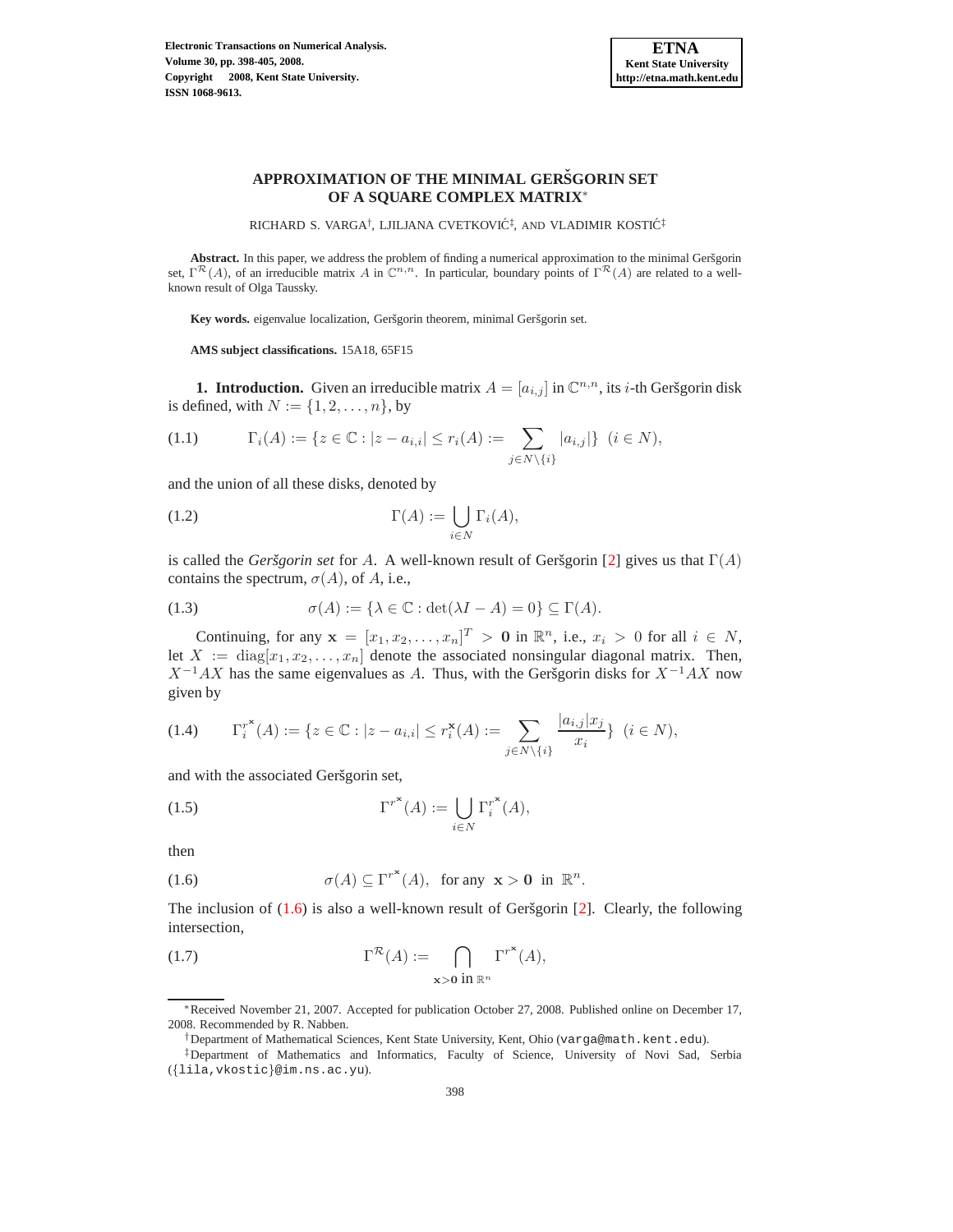called the *minimal Geršgorin set* in [\[4,](#page-7-1) [6\]](#page-7-2), is always a subset of  $\Gamma^{r*}(A)$ , for *any*  $x > 0$  in  $\mathbb{R}^n$ , thereby giving the sharpest inclusion set for  $\sigma(A)$ , with respect to *all* positive diagonal similarity transforms  $X^{-1}AX$  of A.

This sharpness can also be expressed in the following way; cf. [\[6,](#page-7-2) Theorem 4.5]. With

$$
(1.8) \quad \hat{\Omega}(A) := \{ B = [b_{i,j}] \in \mathbb{C}^{n,n} : b_{i,i} = a_{i,i} \text{ and } |b_{i,j}| \le |a_{i,j}| \text{ for } i \ne j \ (i,j \in N) \},
$$

then

(1.9) 
$$
\sigma(\hat{\Omega}(A)) := \bigcup_{B \in \hat{\Omega}(A)} \sigma(B) = \Gamma^{\mathcal{R}}(A),
$$

i.e., each point of  $\Gamma^{\mathcal{R}}(A)$  is an eigenvalue of *some* matrix B in  $\hat{\Omega}(A)$ .

Unlike the Geršgorin set  $\Gamma(A)$  of [\(1.2\)](#page-0-1) or  $\Gamma^{r*}(A)$  of [\(1.5\)](#page-0-2), the minimal Geršgorin set  $\Gamma^{\mathcal{R}}(A)$  of [\(1.7\)](#page-0-3) is not in general easy to determine numerically. The aim of this paper is to find a *reasonable approximation* of  $\Gamma^{\mathcal{R}}(A)$ , with a finite number of calculations, which contains  $\Gamma^{R}(A)$ , and for which a limited number of boundary points of this approximation are actual boundary points of  $\Gamma^{\mathcal{R}}(A)$ . The determination of these latter boundary points are then related to a famous sharpening, by Olga Taussky  $[3]$ , of the Geršgorin set of  $(1.2)$ .

<span id="page-1-7"></span>**2. Background.** Given an irreducible matrix  $A = [a_{i,j}]$  in  $\mathbb{C}^{n,n}$ , its associated irreducible matrix  $Q(z) = [q_{i,j}(z)]$ , in  $\mathbb{R}^{n,n}$ , is defined by

$$
(2.1) \t q_{i,i}(z) := -|z - a_{i,i}|, \text{ and } q_{i,j}(z) := |a_{i,j}|, \text{ for } i \neq j \ (i, j \in N).
$$

<span id="page-1-5"></span>If

(2.2) 
$$
\mu(z) := \max_{i \in N} |z - a_{i,i}|,
$$

<span id="page-1-3"></span>then the matrix  $B(z) := [b_{i,j}(z)] \in \mathbb{R}^{n,n}$ , defined by

(2.3) 
$$
b_{i,i}(z) := \mu(z) - |z - a_{i,i}|, \text{ and } b_{i,j}(z) := |a_{i,j}|, i \neq j \ (i, j \in N),
$$

<span id="page-1-4"></span>satisfies

(2.4) 
$$
B(z) = Q(z) + \mu(z)I_n,
$$

where  $B(z)$  is a nonnegative irreducible matrix in  $\mathbb{R}^{n,n}$ . Then, from the Perron-Frobenius theory of nonnegative matrices, the matrix  $B(z)$  possesses a positive real eigenvalue,  $\rho(B(z))$ , called the *Perron root* of  $B(z)$ , which is characterized as follows. For any  $x > 0$  in  $\mathbb{R}^{n,n}$ , either

<span id="page-1-0"></span>(2.5) 
$$
\min_{i \in N} \{ (B(z) \mathbf{x})_i / x_i \} < \rho(B(z)) < \max_{i \in N} \{ (B(z) \mathbf{x})_i / x_i \},
$$

<span id="page-1-1"></span>or

$$
(2.6) \t\t B(z) \mathbf{x} = \rho(B(z)) \mathbf{x}.
$$

<span id="page-1-2"></span>Thus, if we set

$$
(2.7) \quad \nu(z) := \rho(B(z)) - \mu(z) \quad \text{(all } z \in \mathbb{C}),
$$

<span id="page-1-6"></span>then  $\nu(z)$  is a real-valued function, defined for all  $z \in \mathbb{C}$ . Moreover, from [\(2.5\)](#page-1-0) and [\(2.6\)](#page-1-1), for any  $x > 0$  in  $\mathbb{R}^n$  and any  $z \in \mathbb{C}$ , either

(2.8) 
$$
\min_{i \in N} \{ (Q(z) \mathbf{x})_i / x_i \} < \nu(z) < \max_{i \in N} \{ (Q(z) \mathbf{x})_i / x_i \},
$$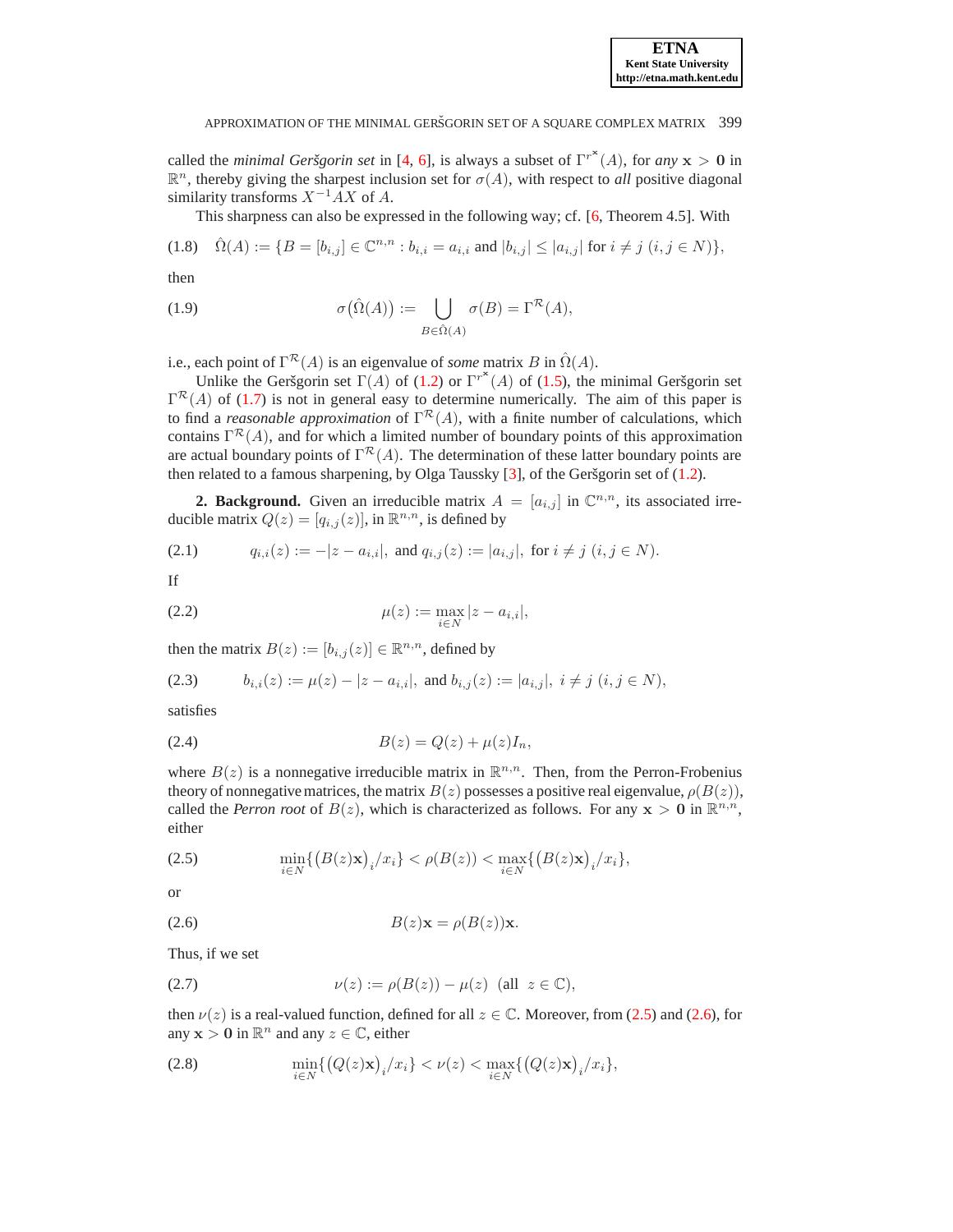### 400 R. VARGA, L. CVETKOVIĆ, AND V. KOSTIĆ

<span id="page-2-2"></span>or

$$
(2.9) \tQ(z) \mathbf{x} = \nu(z) \mathbf{x},
$$

the last equation giving us that  $\nu(z)$  is an eigenvalue of  $Q(z)$ .

The following connection of the function  $\nu(z)$  of [\(2.7\)](#page-1-2) to the minimal Geršgorin set,  $\Gamma^{\mathcal{R}}(A)$ , comes from [\[4\]](#page-7-1) and [\[6\]](#page-7-2):

(2.10) 
$$
z \in \Gamma^{\mathcal{R}}(A) \text{ if and only if } \nu(z) \ge 0,
$$

<span id="page-2-5"></span>and

(2.11) if 
$$
z \in \partial \Gamma^{\mathcal{R}}(A)
$$
, then  $\nu(z) = 0$ .

<span id="page-2-6"></span>It is also known (cf.  $[6]$ , Theorem 4.6), from the assumption that A is irreducible, that

$$
(2.12) \t\t\t\nu(a_{i,i}) > 0, \text{ for all } i \in N.
$$

Further, given any real number  $\theta$  with  $0 \le \theta < 2\pi$ , it is known (cf. [\[6\]](#page-7-2), Theorem 4.6) that there is a largest number  $\hat{\varrho}_i(\theta) > 0$  such that

(2.13) 
$$
\nu(a_{i,i} + \hat{\varrho}_i(\theta)e^{i\theta}) = 0, \text{ and } \nu(a_{i,i} + te^{i\theta}) \ge 0, \text{ for all } 0 \le t < \hat{\varrho}_i(\theta),
$$

<span id="page-2-0"></span>so that the entire complex interval  $[a_{i,i} + te^{i\theta}]_{t=0}^{\hat{\ell}i(\theta)}$  lies in  $\Gamma^{\mathcal{R}}(A)$ . This implies that the set

(2.14) 
$$
\bigcup_{\theta=0}^{2\pi} [a_{i,i} + te^{i\theta}]_{t=0}^{\hat{a}_i(\theta)}
$$

<span id="page-2-1"></span>is a *star-shaped* subset of  $\Gamma^{\mathcal{R}}(A)$ , for each  $i \in N$ , with

(2.15) 
$$
\nu(a_{i,i} + \hat{\varrho}_i(\theta)e^{i\theta}) \in \partial \Gamma^{\mathcal{R}}(A).
$$

The results of  $(2.14)$  and  $(2.15)$  will be used below.

Next, we recall the famous result of Olga Taussky [\[3\]](#page-7-3), on a sharpening of the Geršgorin Circle Theorem: Let  $A = [a_{i,j}]$  in  $\mathbb{C}^{n,n}$  be irreducible. If  $\lambda \in \sigma(A)$  is such that  $\lambda \notin int \; \Gamma_i(A)$  for each  $i \in N,$  i.e.,  $|\lambda - a_{i,i}| \geq r_i(A)$  for each  $i \in N,$  then

$$
(2.16) \t\t\t |\lambda - a_{i,i}| = r_i(A), \t\tfor each  $i \in N$ ,
$$

i.e., *each* Geršgorin circle { $z \in \mathbb{C} : |z - a_{i,i}| = r_i(A)$ } passes through  $\lambda$ .

<span id="page-2-3"></span>To complete this section, we include the following:

(2.17) If 
$$
\nu(z) = 0
$$
, then det  $Q(z) = 0$ .

<span id="page-2-4"></span>This follows directly from [\(2.9\)](#page-2-2), since  $\nu(z)$  is an eigenvalue of  $Q(z)$ . Finally, from [\[6,](#page-7-2) Exercise 7, p. 108], we also have that

(2.18) for any *z* and *z'* in C, 
$$
|\nu(z) - \nu(z')| \le |z - z'|
$$
,

so that  $\nu(z)$  is *uniformly continuous* in  $\mathbb{C}$ . This also will be used below.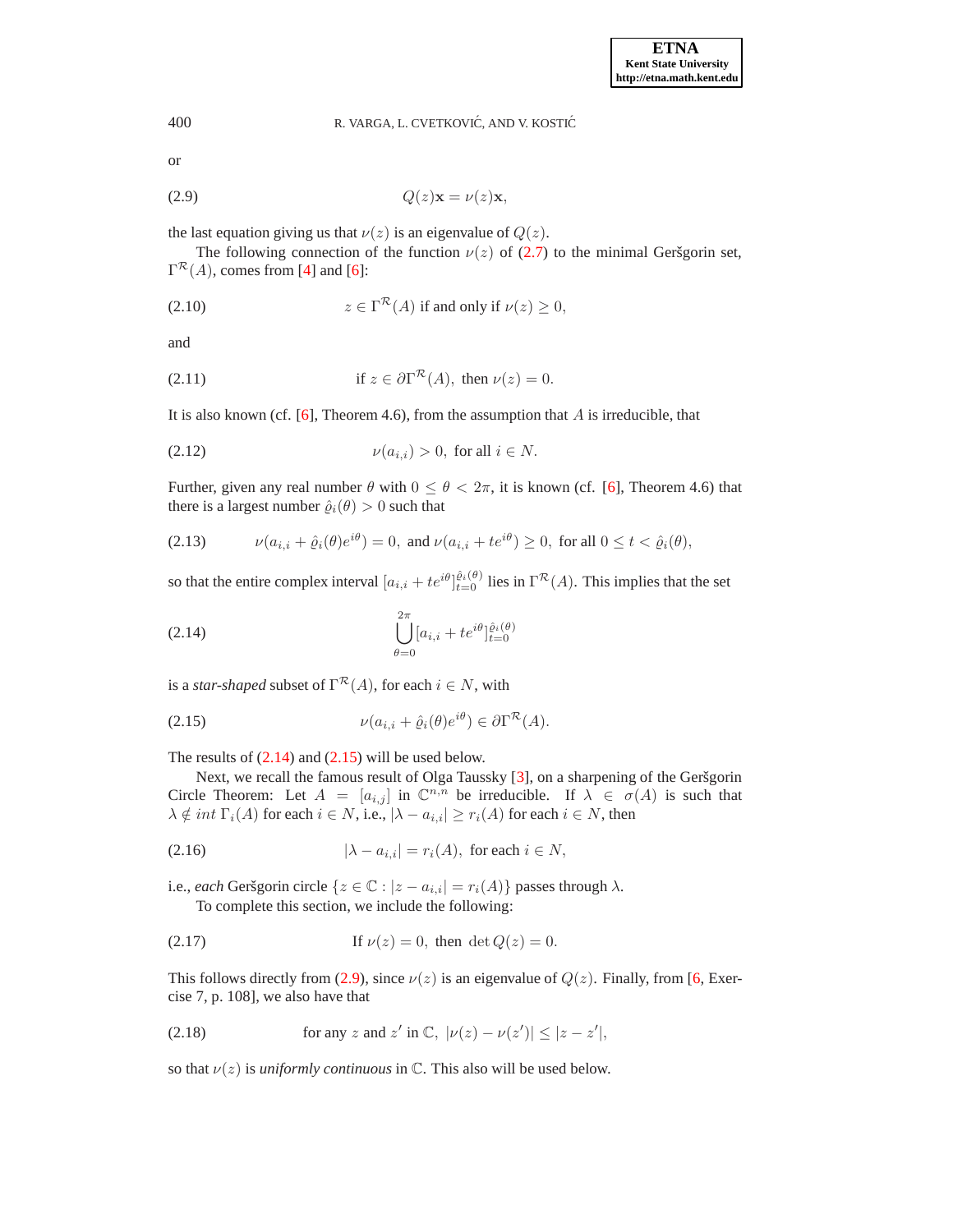

APPROXIMATION OF THE MINIMAL GERŠGORIN SET OF A SOUARE COMPLEX MATRIX 401

<span id="page-3-5"></span>**3. Numerical procedure for approximating**  $\Gamma^{\mathcal{R}}(A)$ . With the given irreducible matrix  $A = [a_{ij}]$  in  $\mathbb{C}^{n,n}$ , choose any j in N, and set  $z = a_{j,j}$ . Next, we assume that the nonnegative irreducible matrix  $B(a_{j,j})$ , which has at least one zero diagonal entry from [\(2.3\)](#page-1-3), is a *primitive matrix*; cf. of [\[5,](#page-7-4) Section 2.2]. (We note that this is certainly the case if some diagonal entry of  $B(a_{j,j})$  is positive. More generally, if  $B(a_{j,j})$  is not primitive (i.e.,  $B(a_{j,j})$  is cyclic of some index  $p \ge 2$ ), then any simple shift of  $B(a_{j,j})$  into  $B(a_{j,j}) + \varepsilon I_n$  *is* primitive for each  $\varepsilon > 0.$ )

<span id="page-3-3"></span>With  $B(a_{j,j})$  primitive, then, starting with an  $\mathbf{x}^{(0)} > \mathbf{0}$  in  $\mathbb{R}^n$ , the power method gives convergent upper and lower estimates for  $\rho(B(a_{j,j}))$ , i.e., if  $\mathbf{x}^{(m)} := B^m(a_{j,j})\mathbf{x}^{(0)}$  for all  $m \ge 1$ , then with  $\mathbf{x}^{(m)} := [x_1^{(m)}, x_2^{(m)}, ..., x_n^{(m)}]^T$ , we have

$$
(3.1) \qquad \qquad \underline{\lambda_m} := \min_{i \in N} \{ \frac{x_i^{(m+1)}}{x_i^{(m)}} \} \le \rho(B(a_{j,j})) \le \max_{i \in N} \{ \frac{x_i^{(m+1)}}{x_i^{(m)}} \} =: \overline{\lambda_m}
$$

<span id="page-3-4"></span>for all  $m \geq 1$ , with

(3.2) 
$$
\lim_{m \to \infty} \underline{\lambda_m} = \rho(B(a_{j,j})) = \lim_{m \to \infty} \overline{\lambda_m}.
$$

In this way, using [\(2.4\)](#page-1-4), [\(2.7\)](#page-1-2), and [\(2.9\)](#page-2-2), convergent upper and lower estimates of  $\nu(a_{i,j})$ can be numerically obtained. (These estimations of  $\nu(a_{i,j})$  do not need great accuracy for graphing purposes, as the example in Section [4](#page-4-0) shows).

Next, assume, for convenience, that  $\nu(a_{i,j}) > 0$  is accurately known, and select any real  $θ$ , with  $0 \le θ < 2π$ . The numerical goal now is to estimate the largest  $ρ<sub>i</sub>(θ)$ , with sufficient accuracy, where, from [\(2.2\)](#page-1-5),

<span id="page-3-2"></span>(3.3) 
$$
\nu(a_{j,j} + \hat{e}_j(\theta)e^{i\theta}) = 0, \text{ with } \nu(a_{j,j} + (\hat{e}_j(\theta) + \varepsilon)e^{i\theta}) < 0
$$

for all sufficiently small  $\varepsilon > 0$ . By definition, we then have that

(3.4) 
$$
a_{j,j} + \hat{\varrho}_j(\theta) e^{i\theta} \text{ is a boundary point of } \Gamma^{\mathcal{R}}(A).
$$

<span id="page-3-0"></span>This means, from the min-max conditions [\(2.8\)](#page-1-6)-[\(2.9\)](#page-2-2), that there is an  $x > 0$ , in  $\mathbb{R}^n$ , such that (cf.  $(2.9)$ )

(3.5) 
$$
Q(a_{j,j} + \hat{\varrho}_j(\theta)e^{i\theta})\mathbf{x} = \mathbf{0}, \text{ where } \mathbf{x} = [x_1, x_2, ..., x_n]^T > \mathbf{0}.
$$

<span id="page-3-1"></span>Equivalently, on calling  $a_{j,j} + \hat{e}_j(\theta)e^{i\theta} =: z_j(\theta)$ , we can express [\(3.5\)](#page-3-0), using the definition of [\(2.1\)](#page-1-7), as

(3.6) 
$$
|z_j(\theta) - a_{i,i}| = \sum_{k \in N \setminus \{i\}} |a_{i,k}| x_k / x_i, \text{ (all } i \in N),
$$

which can be interpreted, from  $(2.16)$ , simply as Olga Taussky's boundary result. What is perhaps more interesting is that it is geometrically *unnecessary* now to determine the components of the vector  $x > 0$  in  $\mathbb{R}^n$ , for which [\(3.6\)](#page-3-1) is valid. This follows since knowing the boundary point  $z_j(\theta)$  of  $\Gamma^{\mathcal{R}}(A)$ , and knowing each of the centers,  $\{a_{i,i}\}_{i\in N}$ , of the associated n Geršgorin disks, then all the circles of  $(3.6)$  can be directly drawn, without knowing the components of the vector x.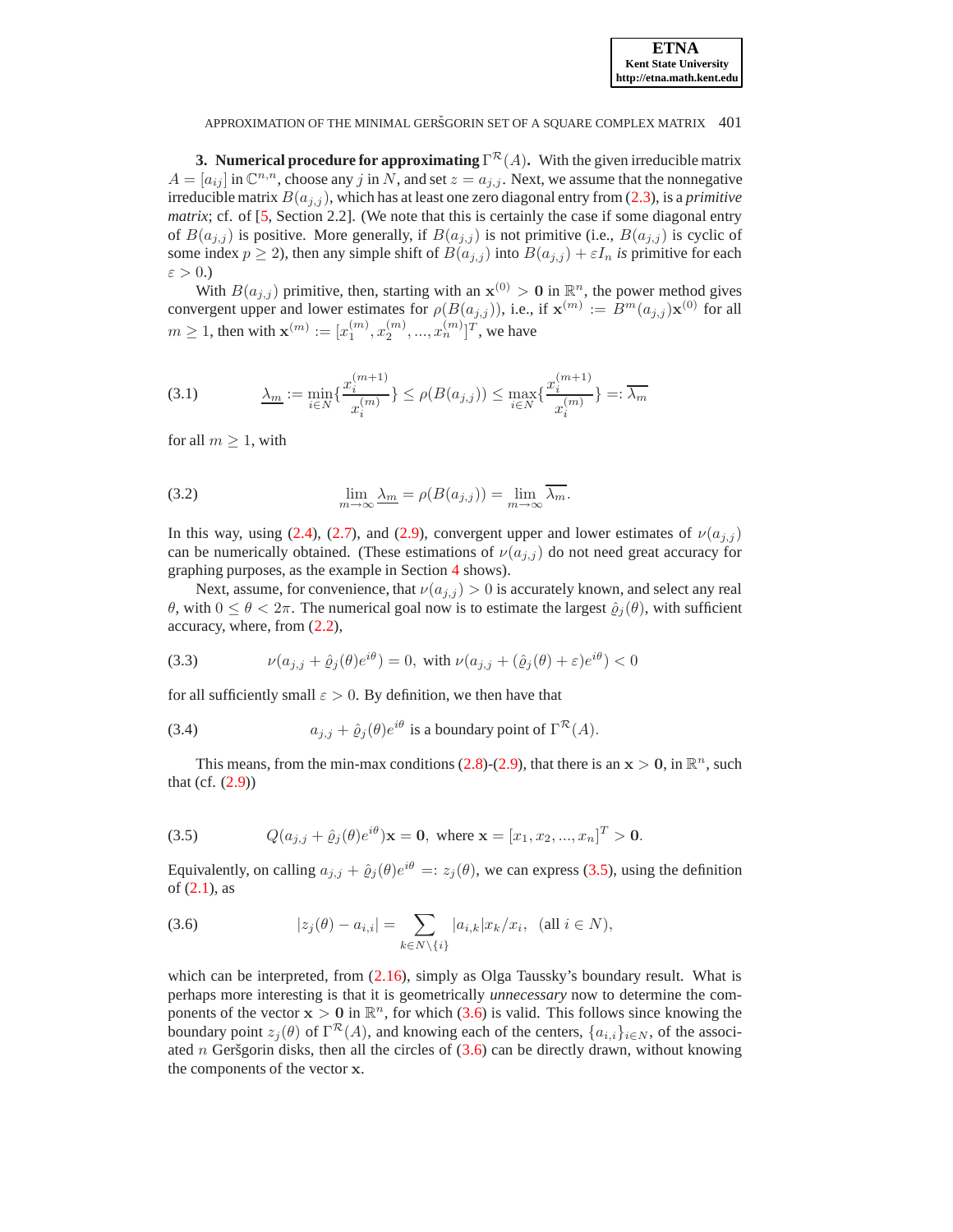

# 402 R. VARGA, L. CVETKOVIĆ, AND V. KOSTIĆ

We return to the numerical estimation of  $\hat{\varrho}_j(\theta)$ , which satisfies [\(3.3\)](#page-3-2)-[\(3.5\)](#page-3-0). Setting  $z := a_{j,j}$  and  $z' := a_{j,j} + \hat{e}_j(\theta)e^{i\theta}$ , we know from [\(2.18\)](#page-2-4) that

$$
\hat{\varrho}_j(\theta) \ge \nu(a_{j,j}) > 0.
$$

Consider then the number  $\nu(a_{j,j} + \nu(a_{j,j})e^{i\theta})$ . If this number is positive, then increase the number  $\nu(a_{j,j})$  to  $\nu(a_{j,j}) + \Delta, \Delta > 0$ , until  $\nu(a_{j,j} + (\nu(a_{j,j}) + \Delta)e^{i\theta})$  is negative, and apply a bisection search to the interval  $[\nu(a_{j,j}), \nu(a_{j,j}) + \Delta]$  to determine  $\hat{\varrho}_j(\theta)$ , satisfying [\(3.3\)](#page-3-2). (Again, as in the estimation of  $\nu(a_{j,j})$ , estimates of  $\hat{\varrho}_j(\theta)$  do not need great accuracy for graphing purposes.) We remark that a similar bisection search, on  $z$ , can be directly applied to

(3.8) 
$$
\det Q(\nu(a_{j,j} + \hat{\varrho}_j(\theta)e^{i\theta})) = 0,
$$

as a consequence of [\(2.11\)](#page-2-5) and [\(2.15\)](#page-2-1), but this requires, however, the evaluation of an  $n \times n$ determinant.

To summarize, given an irreducible matrix  $A = [a_{i,j}]$  in  $\mathbb{C}^{n,n}$ , our procedure for approximating its minimal Geršgorin set,  $\Gamma^{\mathcal{R}}(A)$ , is to first determine, with reasonable accuracy, the positive numbers  $\{\nu(a_{j,j})\}_{j\in\mathbb{N}}$ , and then, again with reasonable accuracy, to determine a few boundary points  $\{\omega_k\}_{k=1}^m$  of  $\Gamma^{\mathcal{R}}(A)$ . For each such boundary point  $\omega_k$  of  $\Gamma^{\mathcal{R}}(A)$ , there is an associated Geršgorin set, consisting of the union of the  $n$  Geršgorin disks, namely,

(3.9) 
$$
\Gamma^{\omega_k}(A) := \bigcup_{i \in N} \{ z \in \mathbb{C} : |z - a_{i,i}| \leq |\omega_k - a_{i,i}| \},
$$

and their intersection,

$$
(3.10)\qquad \qquad \bigcap_{k=1}^m \Gamma^{\omega_k}(A),
$$

<span id="page-4-0"></span>gives an approximation to  $\Gamma^{\mathcal{R}}(A)$ , for which  $\Gamma^{\mathcal{R}}(A)$  is a *subset*, and for which m points, of the boundary of  $\bigcap_{k=1}^m \Gamma^{\omega_k}(A)$ , are *boundary points* of  $\Gamma^{\mathcal{R}}(A)$ .

<span id="page-4-1"></span>**4. An easy example.** Consider the irreducible  $3 \times 3$  matrix

$$
(4.1) \t C = \begin{bmatrix} 2 & 0 & 1 \\ 0 & 1 & 1 \\ 1 & 1 & 2 \end{bmatrix},
$$

whose minimal Geršgorin set,  $\Gamma^{\mathcal{R}}(C)$ , is shown with the inner blue boundary in Figure [4.1.](#page-7-5) (This minimal Geršgorin set,  $\Gamma^{\mathcal{R}}(C)$ , also appears as the set with boundary (1) (2) (3) of [\[6,](#page-7-2) Figure 4.4].) For the vector  $\mathbf{x}_0 = [1, 1, 1]^T \in \mathbb{R}^3$ , the associated Geršgorin set  $\Gamma^{r^{(1)}(C)}$ , turns out to be simply

(4.2) 
$$
\Gamma^{r^{x_0}}(C) = \{z \in \mathbb{C} : |z - 2| \le 2\}.
$$

The boundary of this set is the (outer) *black circle* in Figure [4.1.](#page-7-5)

Next, starting with the diagonal entry,  $z = 2$ , of the matrix C, we estimate  $\nu(2)$ , which is positive from [\(2.12\)](#page-2-6). As  $\mu(2) = 1$  from [\(2.2\)](#page-1-5), the associated nonnegative irreducible matrix  $B(2)$  from  $(2.3)$  is

$$
B(2) = \left[ \begin{array}{rrr} 1 & 0 & 1 \\ 0 & 0 & 1 \\ 1 & 1 & 1 \end{array} \right],
$$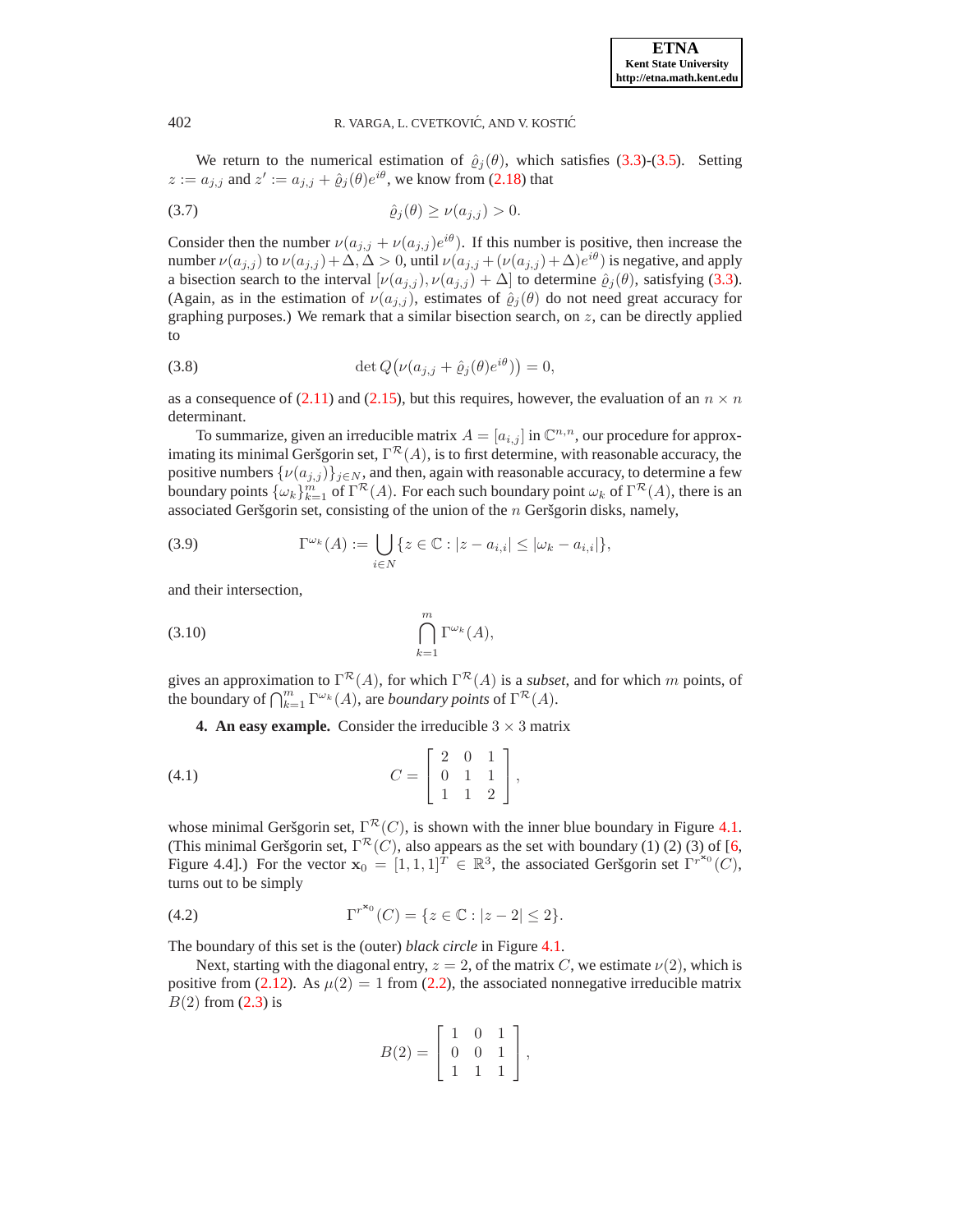#### APPROXIMATION OF THE MINIMAL GERŠGORIN SET OF A SOUARE COMPLEX MATRIX 403



FIG. 4.1.

and a few power method iterations (see [\(3.1\)](#page-3-3)-[\(3.2\)](#page-3-4)), starting with  $x_0 = [2, 1, 2]^T$ , gives that  $\rho(B(2)) \doteq 2.2$ . More precisely<sup>[1](#page-5-0)</sup>,  $\rho(B(2)) = 2.24697$ , so that from [\(2.7\)](#page-1-2) we have  $\nu(2) =$ 1.24697.

Next, we search on the ray  $2 + t$ , with  $t \ge 0$ , for the largest value  $\hat{t}$  for which  $\nu(2 + \hat{t}) =$ 0 and  $\nu(2 + t) \ge 0$  for all  $0 \le t \le \hat{t}$ . Using the inequality of [\(2.18\)](#page-2-4), it follows that  $t^2 > \nu(2) = 1.24697$ . However, in this particular case, it happens that  $\hat{t} = 1.24697$ , so that  $z_1 = 3.24697$  is such that  $\nu(z_1) = 0$ , with  $z_1 \in \partial \Gamma^{\mathcal{R}}(C)$ . Similarly, on considering the diagonal entry  $1 = c_{2,2}$ , we approximate  $\nu(1)$ , which turns out to be  $\nu(1) = 0.80194$ , and then searching on the ray  $1 - t$ ,  $t \ge 0$ , we similarly obtain  $\nu(z_2) = 0$  with  $z_2 = 0.19806$ , and with  $z_2 \in \partial \Gamma^{\mathcal{R}}(C)$ . Calling  $\Gamma^{r_1^{\overline{\mathcal{R}}}}(C)$  and  $\Gamma^{r_2^{\mathcal{R}}}(C)$  the associated Geršgorin sets, then the intersection of the three sets,  $\bigcap_{j=0}^{2} \Gamma^{r_j^*}(C)$ , is shown in Figure [4.1](#page-7-5) with the *red boundary*, where the boundary of the minimal Geršgorin set,  $\Gamma^{\mathcal{R}}(C)$ , is shown in *blue*.

We see from Figure [4.1](#page-7-5) that the set with the red boundary is a set in the complex plane which contains  $\Gamma^{\mathcal{R}}(C)$  and has two real boundary points, shown as the black squares  $z_1$  and  $z_2$ , in common with  $\Gamma^{\mathcal{R}}(C)$ . Continuing, knowing  $\nu(a_{1,1} = a_{3,3} = 2) = 1.24697$  and  $\nu(a_{2,2}=1) = 0.80194$ , we then look for four additional points of  $\partial \Gamma^{\mathcal{R}}(C)$  which are found on the four rays:  $2 \pm it$ ,  $t \geq 0$ , and  $1 \pm it$ ,  $t \geq 0$ . This gives us the following four points  ${z_j}_{j=3}^6$  of  $\Gamma^{\mathcal{R}}(C)$ :

$$
z_3 = 1 + i(1.150963), z_4 = \overline{z_3}, z_5 = 2 + i(1.34236), z_6 = \overline{z_5}.
$$

The intersection now of the above associated six Geršgorin sets is shown in Figure [4.1](#page-7-5) with the *green* boundary, which includes  $\Gamma^{\mathcal{R}}(C)$  and has six boundary points in common with  $\partial \Gamma^{\mathcal{R}}(C)$ , shown as solid black squares. The region between the green boundary of  $\Gamma^{\mathcal{R}}(C)$ and its blue boundary is colored in *yellow*, which can be seen as small "roofs" composed of segments of circular arcs.

The amount of numerical calculation to obtain a good approximation to  $\Gamma^{\mathcal{R}}(C)$  is moderate. It is further evident that *better* approximations to  $\Gamma^{\mathcal{R}}(C)$ , having more points in common with  $\partial \Gamma^{\mathcal{R}}(C)$ , can be similarly constructed.

**5. Comparisons with Brualdi sets.** Given an irreducible matrix  $A = [a_{ij}]$  in  $\mathbb{C}^{n,n}$ ,  $n \geq 2$ , one can similarly associate with A a minimal Brauer set,  $\mathcal{K}^{\mathcal{R}}(A)$ , as well as a minimal

<span id="page-5-0"></span><sup>&</sup>lt;sup>1</sup>All such numbers are truncated after five decimal digits.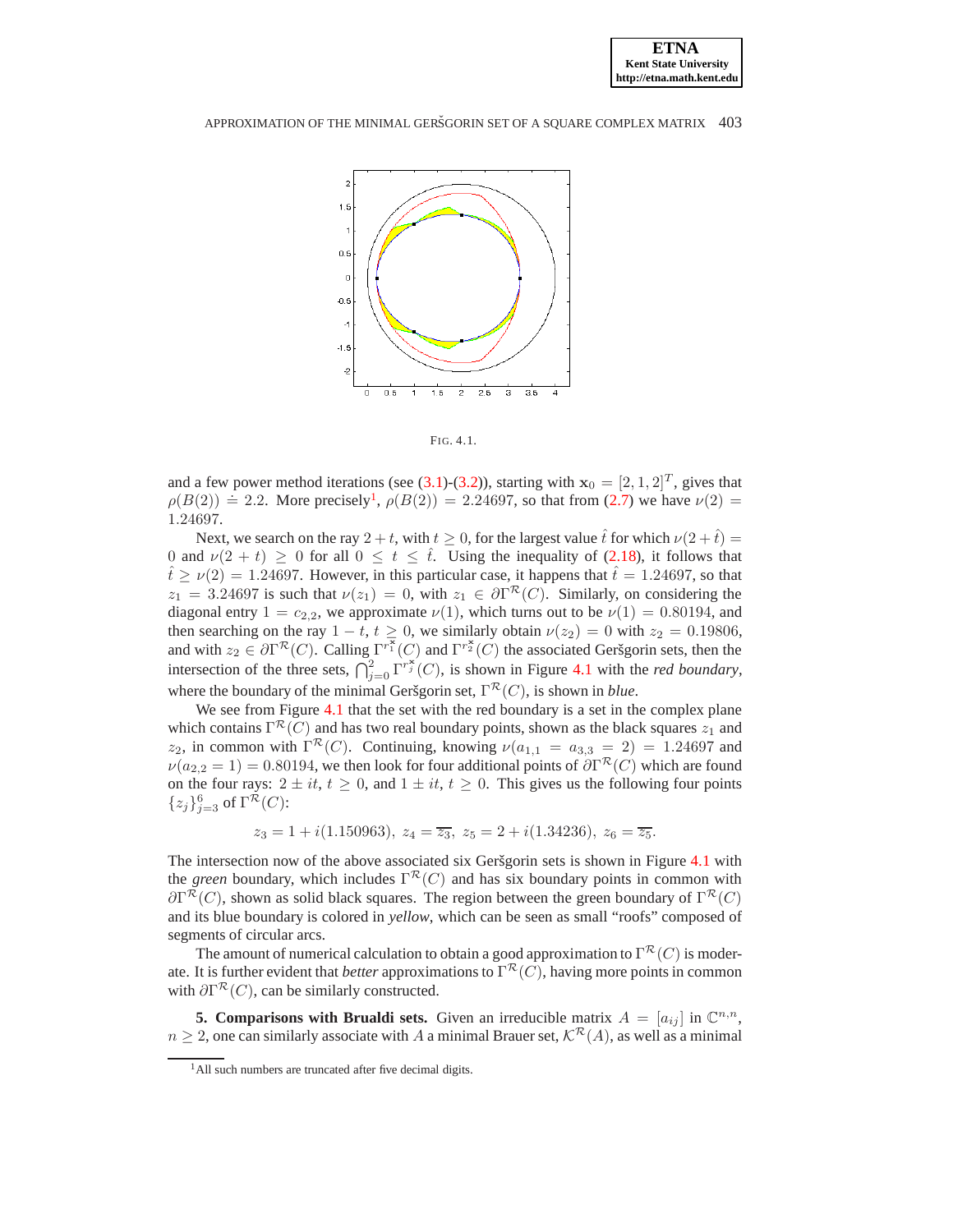# 404 R. VARGA, L. CVETKOVIĆ, AND V. KOSTIĆ

<span id="page-6-0"></span>Brualdi set  $\mathcal{B}^{\mathcal{R}}(A)$ , as described in [\[6,](#page-7-2) Section 4.3]. However, it is known (see [\[6,](#page-7-2) Theorem 4.15]) that all of these sets are equal, i.e.,

(5.1) 
$$
\Gamma^{\mathcal{R}}(A) = \mathcal{K}^{\mathcal{R}}(A) = \mathcal{B}^{\mathcal{R}}(A),
$$

but the approximation of, say, the minimal Brualdi set  $\mathcal{B}^{\mathcal{R}}(A)$ , would now differ from our approximations of the minimal Geršgorin set,  $\Gamma^{\mathcal{R}}(A)$ , described earlier in this paper. For matrices having a very *large* number of nonzero off-diagonal entries, it is *unlikely* (see [\[6,](#page-7-2) Section 2.3]) that a similar numerical approximation of the minimal Brualdi set,  $\mathcal{B}^{\mathcal{R}}(A)$ , which from [\(5.1\)](#page-6-0) equals  $\Gamma^{\mathcal{R}}(A)$ , would be numerically *competitive* with our numerical ap-proach of Section [3](#page-3-5) for approximating  $\Gamma^{\mathcal{R}}(A)$ . But, in the case of the matrix C of [\(4.1\)](#page-4-1), there are just two associated Brualdi cycles,  $\gamma_1 = (13)$  and  $\gamma_2 = (23)$ , for this matrix C, so that the approximation of  $\Gamma^{\mathcal{R}}(C)$ , via Brualdi sets, in this case, is easy. In particular, for any  $\mathbf{x} = [x_1, x_2, x_3]^T > 0$  in  $\mathbb{R}^3$ , its associated *Brualdi lemniscates* (cf. [\[6,](#page-7-2) eq. (4.78)]) are

$$
(5.2) \quad \mathcal{B}_{\gamma_1}^{r^*}(C) = \{ z \in \mathbb{C} : |z - 2|^2 \le r_1^*(C) \cdot r_2^*(C) = \left(\frac{x_3}{x_1}\right) \cdot \left(\frac{x_1 + x_2}{x_3}\right) = \frac{x_1 + x_2}{x_1},
$$

and

(5.3) 
$$
\mathcal{B}_{\gamma_2}^{r^*}(C) = \{z \in \mathbb{C} : |z - 1||z - 2| \leq \left(\frac{x_3}{x_2}\right) \cdot \left(\frac{x_1 + x_2}{x_3}\right) = \frac{x_1 + x_2}{x_2},
$$

so that its associated Brualdi set is (cf. [\[6,](#page-7-2) eq. (2.40)])

(5.4) 
$$
\mathcal{B}^{r^*}(C) = \mathcal{B}^{r^*}_{\gamma_1}(C) \bigcup \mathcal{B}^{r^*}_{\gamma_2}(C).
$$

Now, knowing that  $z_1 = 3.24697$  is a boundary point of  $\Gamma^{\mathcal{R}}(C)$ , we determine  $x_1 > 0$  and  $\mathbf{x}_2 > 0$  so that  $z_1 = 3.24697$  is a boundary point of  $\mathcal{B}^{r^{*1}}(C)$ . For this particular point  $z_1 = 3.24697$ , the associated Brualdi set, consisting of the union of two Brualdi lemniscate sets, is such that the boundary of *each* Brualdi lemniscate passes through  $z_1$ . (This is exactly the analog of Olga Taussky Theorem in the Geršgorin case; see  $[1]$  and  $[6,$  Theorem 2.8].) The union of these two Brualdi lemniscate sets can be verified to reduce to

$$
\mathcal{B}^{r^{x_1}}(C) = \{ z \in \mathbb{C} : |z - 1| \cdot |z - 2| \le 2.80193 \}.
$$

Similarly, for the point  $z_2 = 0.19806$ , the associated Brualdi set has its two lemniscate sets passing through  $z_2$ , and the union of these two Brualdi lemniscate sets can be verified to reduce to the disk

$$
\mathcal{B}^{r^{*2}}(C) = \{ z \in \mathbb{C} : |z - 2| \le 1.80193 \}.
$$

The boundary of the intersection  $\mathcal{B}_{\gamma_1}^{r^{x_1}}$  $\mathcal{B}_{\gamma_1}^{r^{\mathbf{x}_1}}(C) \bigcap \mathcal{B}_{\gamma_2}^{r^{\mathbf{x}_2}}$  $r^{2}$ <sub>2</sub><sup> $r^{2}$ </sup>(*C*) is shown in Figure [5.1](#page-7-5) with the *green* boundary. Also shown in Figure [5.1,](#page-7-5) with the *red* boundary, is the related Geršgorin set from Figure [4.1,](#page-7-5) which also has  $z_1$  and  $z_2$  as common points with the minimal Geršgorin set  $\Gamma^\mathcal{R}(C).$ 

From Figure [5.1,](#page-7-5) we see that  $\mathcal{B}_{\gamma_1}^{r^{x_1}}$  $g_{\gamma_1}^{r^{\mathbf{x}_1}}(C) \bigcap \mathcal{B}_{\gamma_2}^{r^{\mathbf{x}_2}}$  $r^{2}$ <sub>2</sub><sup> $r^{2}$ </sup>(*C*) is a *proper subset* of the related Geršgorin set, where the difference between these sets is shown in *yellow*. This is not un-expected, as it is known (cf. [\[6,](#page-7-2) eq. (4.80)]) that, for any matrix A in  $\mathbb{C}^{n,n}$ ,

$$
\mathcal{B}^{r^*}(A) \subseteq \Gamma^{r^*}(A), \text{ for any } \mathbf{x} > \mathbf{0} \text{ in } \mathbb{R}^n.
$$